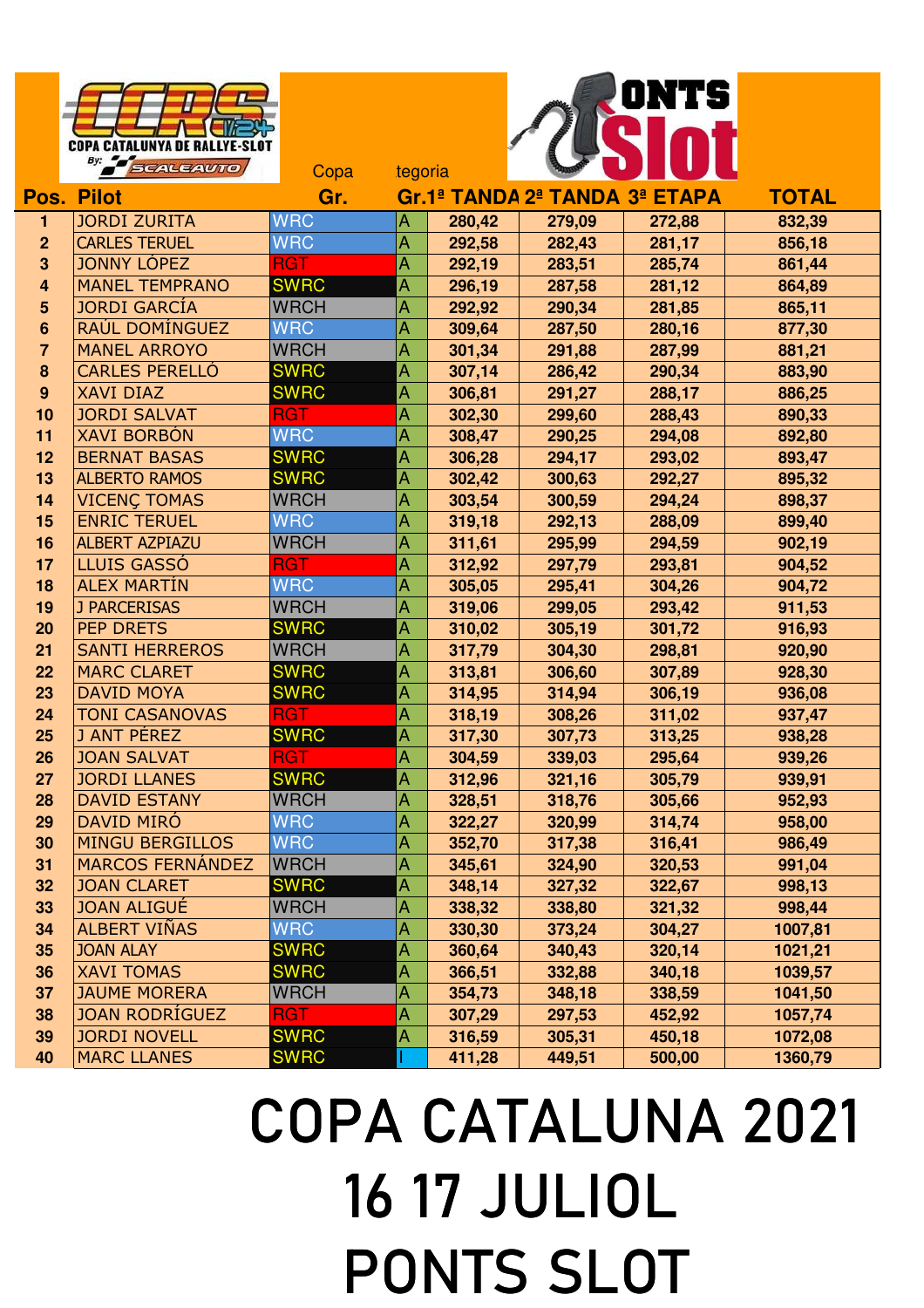|                     | <b>COPA CATALUNYA DE RALLYE-SLOT</b><br>SCALEAUTO |                            | <b>ONTS</b>    |                | By: SCALEAUTO  | <b>COPA CATALUNYA DE RALLYE-SLOT</b> |                |                 | ON'I             |                       |
|---------------------|---------------------------------------------------|----------------------------|----------------|----------------|----------------|--------------------------------------|----------------|-----------------|------------------|-----------------------|
|                     | <b>Pos. Pilot</b>                                 | Gr.                        | Gr.            | <b>TC-1</b>    | <b>TC-2</b>    | <b>TC-3</b>                          | <b>TC-4</b>    | TC <sub>5</sub> | 1 <sup>a</sup>   | <b>TANDA 2ª TANDA</b> |
| 1                   | <b>JORDI ZURITA</b>                               | <b>WRC</b>                 | Α              | 46,43          | 60,98          | 56,00                                | 64,32          | 52,69           | 280,42           | 279,09                |
| $\overline{2}$      | <b>CARLES TERUEL</b>                              | <b>WRC</b>                 | A              | 47,31          | 64,00          | 57,88                                | 64,67          | 58,72           | 292,58           | 282,43                |
| 3                   | <b>JONNY LÓPEZ</b>                                | <b>RGT</b>                 | A              | 47,83          | 63,30          | 60,87                                | 62,63          | 57,56           | 292,19           | 283,51                |
| 4                   | <b>MANEL TEMPRANO</b><br><b>JORDI GARCÍA</b>      | <b>SWRC</b><br><b>WRCH</b> | Α              | 52,06          | 67,11          | 56,46                                | 64,63          | 55,93           | 296,19           | 287,58                |
| 5<br>$6\phantom{1}$ | RAÚL DOMÍNGUEZ                                    | <b>WRC</b>                 | Α<br>Α         | 48,32<br>50,21 | 63,22<br>65,22 | 56,25<br>57,44                       | 68,69<br>77,37 | 56,44<br>59,40  | 292,92<br>309,64 | 290,34<br>287,50      |
| $\overline{7}$      | <b>MANEL ARROYO</b>                               | <b>WRCH</b>                | Α              | 47,70          | 67,68          | 58,00                                | 71,22          | 56,74           | 301,34           | 291,88                |
| 8                   | <b>CARLES PERELLÓ</b>                             | <b>SWRC</b>                | A              | 52,05          | 67,65          | 60,13                                | 66,78          | 60,53           | 307,14           | 286,42                |
| $\boldsymbol{9}$    | <b>XAVI DIAZ</b>                                  | <b>SWRC</b>                | A              | 49,31          | 67,84          | 61,58                                | 69,97          | 58,11           | 306,81           | 291,27                |
| 10                  | <b>JORDI SALVAT</b>                               | RGT                        | Α              | 49,38          | 65,82          | 62,10                                | 67,63          | 57,37           | 302,30           | 299,60                |
| 11                  | <b>XAVI BORBÓN</b>                                | <b>WRC</b>                 | A              | 53,38          | 66,23          | 58,57                                | 72,68          | 57,61           | 308,47           | 290,25                |
| 12                  | <b>BERNAT BASAS</b>                               | <b>SWRC</b>                | A              | 53,71          | 66,43          | 59,51                                | 66,76          | 59,87           | 306,28           | 294,17                |
| 13                  | <b>ALBERTO RAMOS</b>                              | <b>SWRC</b>                | A              | 51,09          | 64,58          | 61,51                                | 69,28          | 55,96           | 302,42           | 300,63                |
| 14                  | <b>VICENÇ TOMAS</b>                               | <b>WRCH</b>                | Α              | 47,59          | 69,22          | 60,01                                | 66,75          | 59,97           | 303,54           | 300,59                |
| 15                  | <b>ENRIC TERUEL</b>                               | <b>WRC</b>                 | A              | 49,69          | 68,85          | 59,18                                | 68,10          | 73,36           | 319,18           | 292,13                |
| 16                  | <b>ALBERT AZPIAZU</b>                             | <b>WRCH</b>                | A              | 51,80          | 63,31          | 59,37                                | 78,67          | 58,46           | 311,61           | 295,99                |
| 17                  | <b>LLUIS GASSÓ</b>                                | <b>RGT</b>                 | Α              | 54,35          | 66,73          | 61,13                                | 70,19          | 60,52           | 312,92           | 297,79                |
| 18                  | <b>ALEX MARTIN</b>                                | <b>WRC</b>                 | A              | 51,59          | 66,47          | 59,62                                | 67,32          | 60,05           | 305,05           | 295,41                |
| 19                  | <b>J PARCERISAS</b>                               | <b>WRCH</b>                | A              | 52,43          | 74,53          | 61,35                                | 69,67          | 61,08           | 319,06           | 299,05                |
| 20                  | <b>PEP DRETS</b>                                  | <b>SWRC</b>                | A              | 53,39          | 69,49          | 60,61                                | 67,36          | 59,17           | 310,02           | 305,19                |
| 21                  | <b>SANTI HERREROS</b>                             | <b>WRCH</b>                | Α              | 49,35          | 68,76          | 62,81                                | 71,63          | 65,24           | 317,79           | 304,30                |
| 22                  | <b>MARC CLARET</b>                                | <b>SWRC</b>                | A              | 52,14          | 68,04          | 60,59                                | 70,17          | 62,87           | 313,81           | 306,60                |
| 23                  | <b>DAVID MOYA</b>                                 | <b>SWRC</b>                | A              | 51,06          | 68,96          | 59,37                                | 74,82          | 60,74           | 314,95           | 314,94                |
| 24                  | <b>TONI CASANOVAS</b>                             | <b>RGT</b>                 | A              | 58,61          | 70,62          | 62,58                                | 66,74          | 59,64           | 318,19           | 308,26                |
| 25<br>26            | J ANT PÉREZ<br><b>JOAN SALVAT</b>                 | <b>SWRC</b><br><b>RGT</b>  | A              | 51,74          | 71,20          | 61,23                                | 69,73          | 63,40           | 317,30           | 307,73                |
| 27                  | <b>JORDI LLANES</b>                               | <b>SWRC</b>                | Α<br>A         | 49,25<br>53,29 | 68,02<br>70,60 | 59,37<br>61,92                       | 68,13<br>67,44 | 59,82<br>59,71  | 304,59<br>312,96 | 339,03<br>321,16      |
| 28                  | <b>DAVID ESTANY</b>                               | <b>WRCH</b>                | A              | 53,62          | 70,49          | 64,30                                | 73,81          | 66,29           | 328,51           | 318,76                |
| 29                  | <b>DAVID MIRÓ</b>                                 | <b>WRC</b>                 | A              | 55,97          | 71,18          | 62,04                                | 69,75          | 63,33           | 322,27           | 320,99                |
| 30                  | <b>MINGU BERGILLOS</b>                            | <b>WRC</b>                 | $\overline{A}$ | 54,81          | 83,57          | 65,69                                | 84,92          | 63,71           | 352,70           | 317,38                |
| 31                  | <b>MARCOS FERNÁNDEZ</b>                           | <b>WRCH</b>                | A              | 58,58          | 75,55          | 66,33                                | 78,36          | 66,79           | 345,61           | 324,90                |
| 32                  | <b>JOAN CLARET</b>                                | <b>SWRC</b>                | A              | 60,11          | 76,66          | 68,40                                | 74,51          | 68,46           | 348,14           | 327,32                |
| 33                  | <b>JOAN ALIGUÉ</b>                                | <b>WRCH</b>                | Α              | 51,93          | 71,98          | 63,53                                | 87,29          | 63,59           | 338,32           | 338,80                |
| 34                  | ALBERT VIÑAS                                      | <b>WRC</b>                 | A              | 52,70          | 73,07          | 62,25                                | 78,87          | 63,41           | 330,30           | 373,24                |
| 35                  | <b>JOAN ALAY</b>                                  | <b>SWRC</b>                | A              | 60,54          | 91,40          | 71,55                                | 73,60          | 63,55           | 360,64           | 340,43                |
| 36                  | <b>XAVI TOMAS</b>                                 | <b>SWRC</b>                | $\overline{A}$ | 64,50          | 89,69          | 70,94                                | 73,63          | 67,75           | 366,51           | 332,88                |
| 37                  | <b>JAUME MORERA</b>                               | <b>WRCH</b>                | A              | 58,59          | 81,94          | 70,44                                | 77,93          | 65,83           | 354,73           | 348,18                |
| 38                  | <b>JOAN RODRÍGUEZ</b>                             | <b>RGT</b>                 | Α              | 49,93          | 67,21          | 60,30                                | 71,55          | 58,30           | 307,29           | 297,53                |
| 39                  | <b>JORDI NOVELL</b>                               | <b>SWRC</b>                | A              | 49,37          | 72,33          | 62,09                                | 71,96          | 60,84           | 316,59           | 305,31                |
| 40                  | <b>MARC LLANES</b>                                | <b>SWRC</b>                |                | 57,62          | 88,43          | 79,14                                | 97,00          | 89,09           | 411,28           | 449,51                |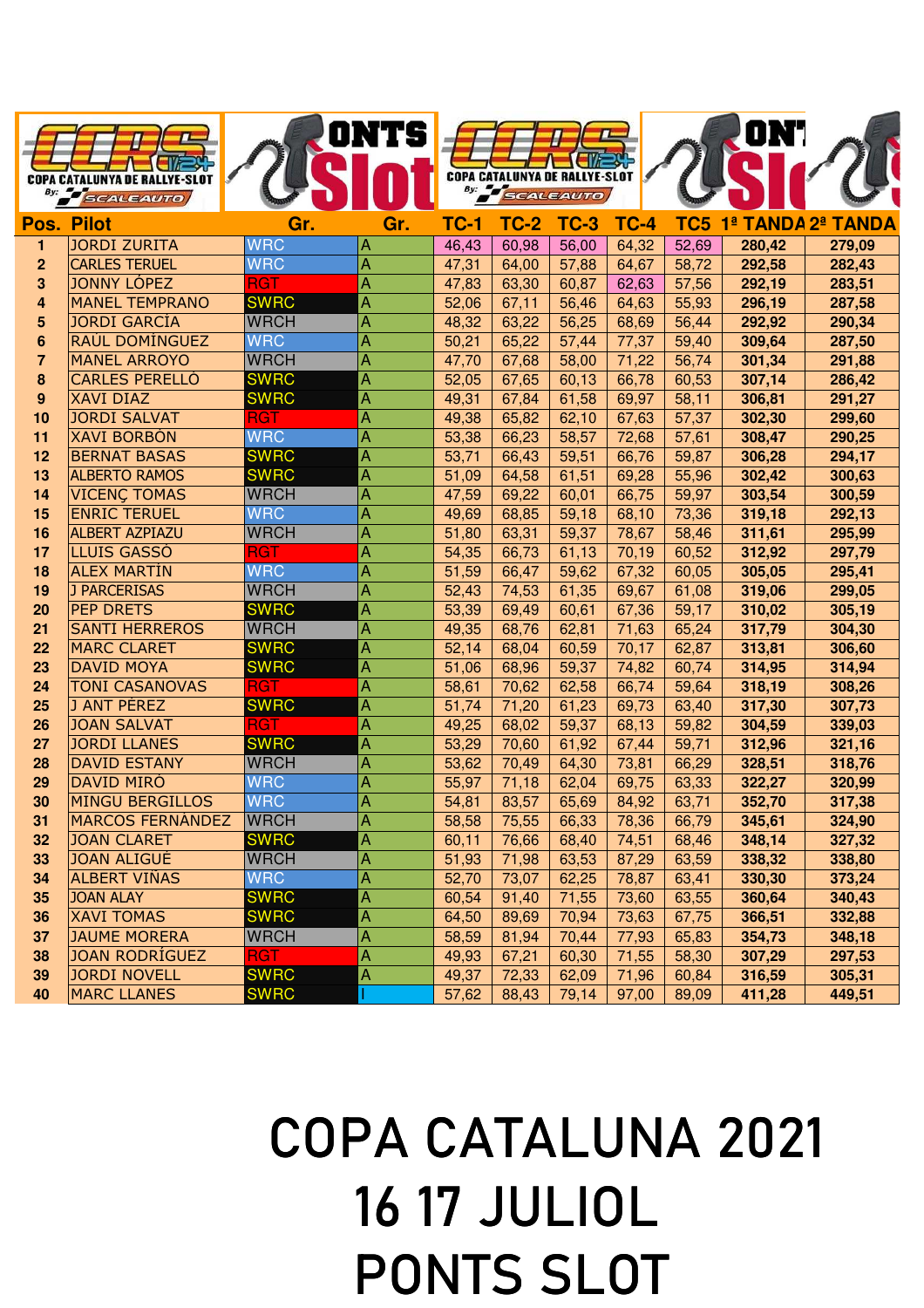|                  |                                             |                            | ONTS           |                  | U)             |                                      |                  |                |                |                  |
|------------------|---------------------------------------------|----------------------------|----------------|------------------|----------------|--------------------------------------|------------------|----------------|----------------|------------------|
|                  |                                             |                            |                |                  |                |                                      |                  |                |                |                  |
|                  | <b>COPA CATALUNYA DE RALLYE-SLOT</b>        |                            |                |                  |                | <b>COPA CATALUNYA DE RALLYE-SLOT</b> |                  |                |                |                  |
|                  | <b>SCALEAUTO</b>                            |                            |                |                  |                |                                      | <b>SCALEAUTO</b> |                |                |                  |
|                  | <b>Pos. Pilot</b>                           | Gr.                        | Gr.            | 1ª TANDA         | <b>TC-1</b>    | <b>TC-2</b>                          | $TC-3$           | <b>TC-4</b>    | <b>TC-5</b>    | 2ª TANDA         |
| 1                | <b>JORDI ZURITA</b>                         | <b>WRC</b>                 | Α              | 280,42           | 45,62          | 62,32                                | 54,60            | 63,55          | 53,00          | 279,09           |
| $\mathbf{2}$     | <b>CARLES TERUEL</b>                        | <b>WRC</b>                 | Α              | 292,58           | 46,94          | 62,05                                | 56,30            | 61,50          | 55,64          | 282,43           |
| 3                | <b>JONNY LÓPEZ</b>                          | <b>RGT</b>                 | A              | 292,19           | 46,48          | 60,94                                | 55,49            | 65,56          | 55,04          | 283,51           |
| 4                | <b>MANEL TEMPRANO</b>                       | <b>SWRC</b>                | Α              | 296,19           | 46,93          | 64,18                                | 55,52            | 64,10          | 56,85          | 287,58           |
| 5                | <b>JORDI GARCÍA</b>                         | <b>WRCH</b>                | A              | 292,92           | 46,44          | 59,60                                | 55,94            | 72,96          | 55,40          | 290,34           |
| 6                | RAÚL DOMÍNGUEZ                              | <b>WRC</b>                 | A              | 309,64           | 46,75          | 64,04                                | 54,96            | 66,83          | 54,92          | 287,50           |
| $\overline{7}$   | <b>MANEL ARROYO</b>                         | <b>WRCH</b>                | Α              | 301,34           | 47,20          | 61,45                                | 56,73            | 66,43          | 60,07          | 291,88           |
| 8                | <b>CARLES PERELLÓ</b>                       | <b>SWRC</b>                | A              | 307,14           | 48,06          | 63,78                                | 55,35            | 64,10          | 55,13          | 286,42           |
| $\boldsymbol{9}$ | <b>XAVI DIAZ</b>                            | <b>SWRC</b>                | A              | 306,81           | 49,11          | 63,73                                | 59,18            | 62,67          | 56,58          | 291,27           |
| 10               | <b>JORDI SALVAT</b>                         | <b>RGT</b>                 | A              | 302,30           | 51,89          | 65,12                                | 59,89            | 65,58          | 57,12          | 299,60           |
| 11               | <b>XAVI BORBÓN</b>                          | <b>WRC</b>                 | A              | 308,47           | 47,66          | 62,59                                | 56,95            | 65,41          | 57,64          | 290,25           |
| 12               | <b>BERNAT BASAS</b><br><b>ALBERTO RAMOS</b> | <b>SWRC</b>                | A              | 306,28           | 47,72          | 66,30                                | 57,73            | 64,55          | 57,87          | 294,17           |
| 13<br>14         | <b>VICENÇ TOMAS</b>                         | <b>SWRC</b><br><b>WRCH</b> | A<br>Α         | 302,42           | 56,49          | 63,71                                | 56,76            | 66,34          | 57,33          | 300,63           |
| 15               | <b>ENRIC TERUEL</b>                         | <b>WRC</b>                 | A              | 303,54<br>319,18 | 49,10<br>49,89 | 65,21<br>63,77                       | 60,78<br>58,17   | 67,73<br>63,70 | 57,77<br>56,60 | 300,59<br>292,13 |
| 16               | <b>ALBERT AZPIAZU</b>                       | <b>WRCH</b>                | Α              | 311,61           | 49,50          | 63,61                                | 57,96            | 67,18          | 57,74          | 295,99           |
| 17               | LLUIS GASSÓ                                 | <b>RGT</b>                 | A              | 312,92           | 50,74          | 67,09                                | 58,34            | 64,55          | 57,07          | 297,79           |
| 18               | <b>ALEX MARTIN</b>                          | <b>WRC</b>                 | A              | 305,05           | 50,04          | 65,72                                | 57,60            | 64,80          | 57,25          | 295,41           |
| 19               | J PARCERISAS                                | <b>WRCH</b>                | A              | 319,06           | 49,81          | 64,16                                | 59,51            | 66,18          | 59,39          | 299,05           |
| 20               | <b>PEP DRETS</b>                            | <b>SWRC</b>                | A              | 310,02           | 50,14          | 65,91                                | 58,20            | 71,87          | 59,07          | 305,19           |
| 21               | <b>SANTI HERREROS</b>                       | <b>WRCH</b>                | A              | 317,79           | 50,50          | 67,72                                | 60,30            | 66,76          | 59,02          | 304,30           |
| 22               | <b>MARC CLARET</b>                          | <b>SWRC</b>                | Α              | 313,81           | 50,52          | 70,27                                | 59,13            | 66,84          | 59,84          | 306,60           |
| 23               | <b>DAVID MOYA</b>                           | <b>SWRC</b>                | A              | 314,95           | 58,22          | 68,31                                | 60,99            | 68,59          | 58,83          | 314,94           |
| 24               | <b>TONI CASANOVAS</b>                       | <b>RGT</b>                 | Α              | 318,19           | 51,81          | 67,65                                | 61,13            | 66,38          | 61,29          | 308,26           |
| 25               | J ANT PÉREZ                                 | <b>SWRC</b>                | A              | 317,30           | 50,27          | 68,17                                | 59,65            | 70,35          | 59,29          | 307,73           |
| 26               | <b>JOAN SALVAT</b>                          | <b>RGT</b>                 | $\overline{A}$ | 304,59           | 48,36          | 100,00                               | 59,94            | 69,53          | 61,20          | 339,03           |
| 27               | <b>JORDI LLANES</b>                         | <b>SWRC</b>                | Α              | 312,96           | 52,60          | 70,65                                | 59,06            | 74,76          | 64,09          | 321,16           |
| 28               | <b>DAVID ESTANY</b>                         | <b>WRCH</b>                | Α              | 328,51           | 52,86          | 69,33                                | 64,28            | 69,61          | 62,68          | 318,76           |
| 29               | <b>DAVID MIRÓ</b>                           | <b>WRC</b>                 | A              | 322,27           | 56,32          | 73,51                                | 60,79            | 67,98          | 62,39          | 320,99           |
| 30               | <b>MINGU BERGILLOS</b>                      | <b>WRC</b>                 | $\mathsf{A}$   | 352,70           | 54,72          | 70,35                                | 60,04            | 72,42          | 59,85          | 317,38           |
| 31               | <b>MARCOS FERNANDEZ</b>                     | <b>WRCH</b>                | $\overline{A}$ | 345,61           | 55,09          | 69,76                                | 64,68            | 72,13          | 63,24          | 324,90           |
| 32               | <b>JOAN CLARET</b>                          | <b>SWRC</b>                | Α              | 348,14           | 56,95          | 69,69                                | 62,35            | 72,76          | 65,57          | 327,32           |
| 33               | <b>JOAN ALIGUE</b>                          | <b>WRCH</b>                | A              | 338,32           | 53,88          | 76,13                                | 63,06            | 84,82          | 60,91          | 338,80           |
| 34               | ALBERT VIÑAS                                | <b>WRC</b>                 | A              | 330,30           | 50,13          | 69,55                                | 63,67            | 69,89          | 120,00         | 373,24           |
| 35               | <b>JOAN ALAY</b>                            | <b>SWRC</b>                | A              | 360,64           | 55,17          | 82,81                                | 63,72            | 73,81          | 64,92          | 340,43           |
| 36               | <b>XAVI TOMAS</b>                           | <b>SWRC</b>                | A              | 366,51           | 58,75          | 69,76                                | 70,74            | 70,74          | 62,89          | 332,88           |
| 37               | <b>JAUME MORERA</b>                         | <b>WRCH</b>                | A              | 354,73           | 55,46          | 88,13                                | 65,67            | 76,22          | 62,70          | 348,18           |
| 38               | <b>JOAN RODRÍGUEZ</b>                       | <b>RGT</b>                 | $\overline{A}$ | 307,29           | 49,52          | 62,74                                | 58,12            | 68,08          | 59,07          | 297,53           |
| 39               | JORDI NOVELL                                | <b>SWRC</b>                | A              | 316,59           | 51,79          | 69,26                                | 59,32            | 67,28          | 57,66          | 305,31           |
| 40               | <b>MARC LLANES</b>                          | <b>SWRC</b>                |                | 411,28           | 80,76          | 100,00                               | 82,66            | 97,00          | 89,09          | 449,51           |